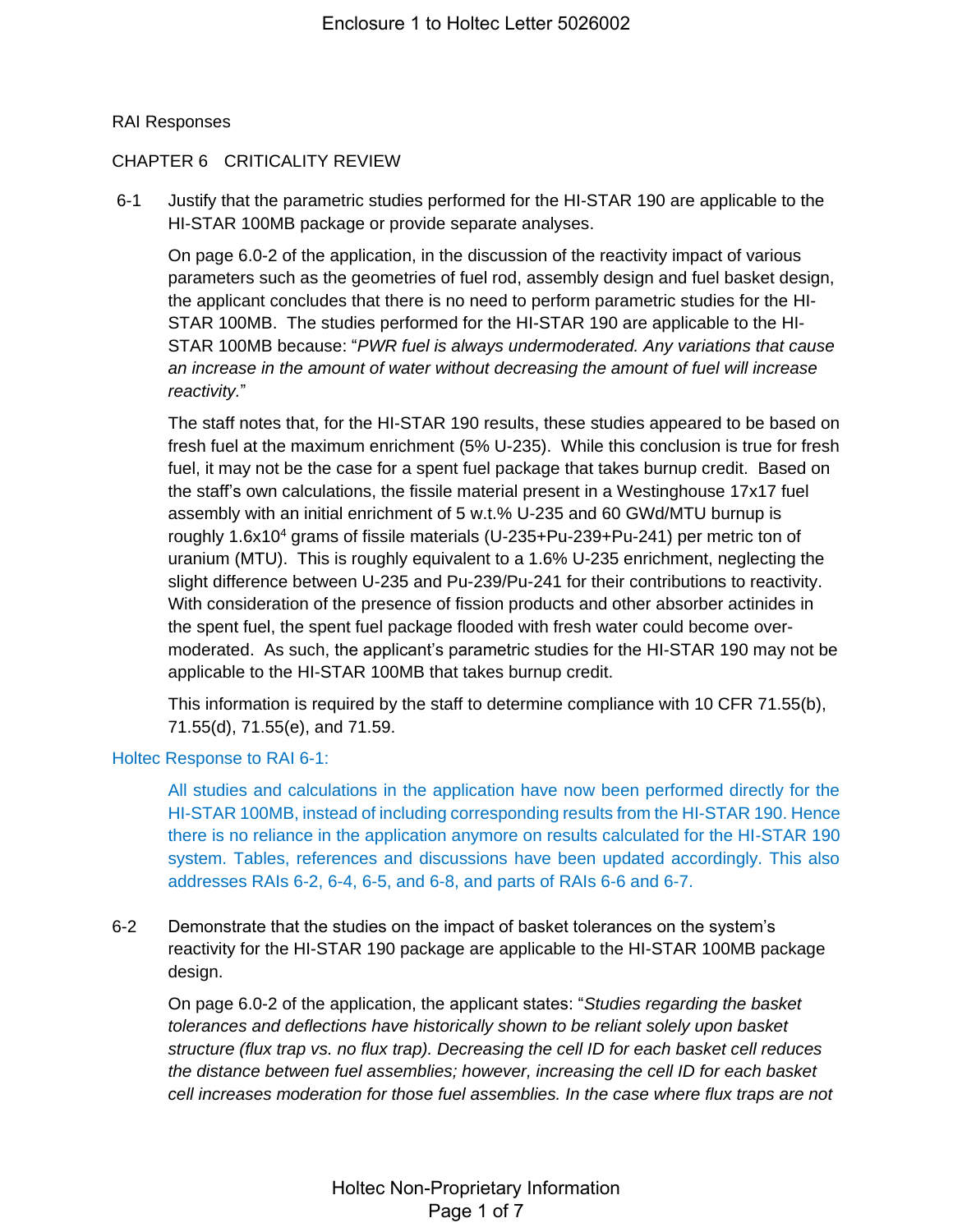*present in the basket structure, reducing the distance between fuel assemblies increases reactivity of the system much more than the reduction in reactivity due to decreased moderation. In the case where flux traps are present in the basket structure, increasing the amount of water within a cell increases the reactivity of the system much more than the reduction of reactivity due to increased distance between fuel assemblies. Therefore, this study, performed for MPC-37 of the HI-STAR 190 SAR, is not necessary to repeat and its results apply to the MPC-32M and F-32M fuel packages*."

However, the staff notes that the HI-STAR 100MB and the HI-STAR 190 have different fuel basket configurations and sizes: the MPC-37 basket in the HI-STAR 190, with 37 PWR fuel assemblies, is much larger than the MPC-32M and F-32M fuel baskets and hence has a much smaller geometric buckling. Consequently, the neutron flux and neutron importance distributions will be different.

Because neutronic sensitivities highly depend on the neutron flux and neutron importance, the sensitivity studies performed for the HI-STAR 190 may not be directly applicable. The staff needs this information to determine if the results and conclusion are directly applicable to the HI-STAR 100MB package design that takes burnup credit.

This information is required by the staff to determine compliance with 10 CFR 71.55(b), 71.55(d), 71.55(e), and 71.59.

## Holtec Response to RAI 6-2:

See response to RAI 6-1.

6-3 Provide the bounding fuel assembly (FA) design used in the criticality safety analyses for an array of packages under normal conditions of transport and hypothetical accident conditions.

In Tables 6.1.1 and 6.1.2, the applicant identified the bounding  $k_{\text{eff}}$  values for the package containing the MPC-32M canister, the F-32M, or the F-24M basket. Table 6.1.1 indicates that the package containing the 16x16 FA design in the MPC-32M canister or the F-32M basket has the maximum  $k<sub>eff</sub>$  and Table 6.1.2 indicates that the package containing the 17x17A FA design in the F-24M basket gives the highest keff.

In Table 6.1.3 of the SAR, the applicant provides a summary of the criticality safety analyses for a single package, as well as, an array of packages that contain the MPC-32M canister or F-32M or F-24 basket to demonstrate compliance with the regulatory requirements of 10 CFR 71.55 and 71.59. However, the staff notes that the FA class 15x15B is used in these analyses. This is not the bounding FA as identified in Table 6.1.1 and 6.1.2 of the application.

This information is required by the staff to determine compliance with 10 CFR 71.55(b), 71.55(d), 71.55(e), and 71.59.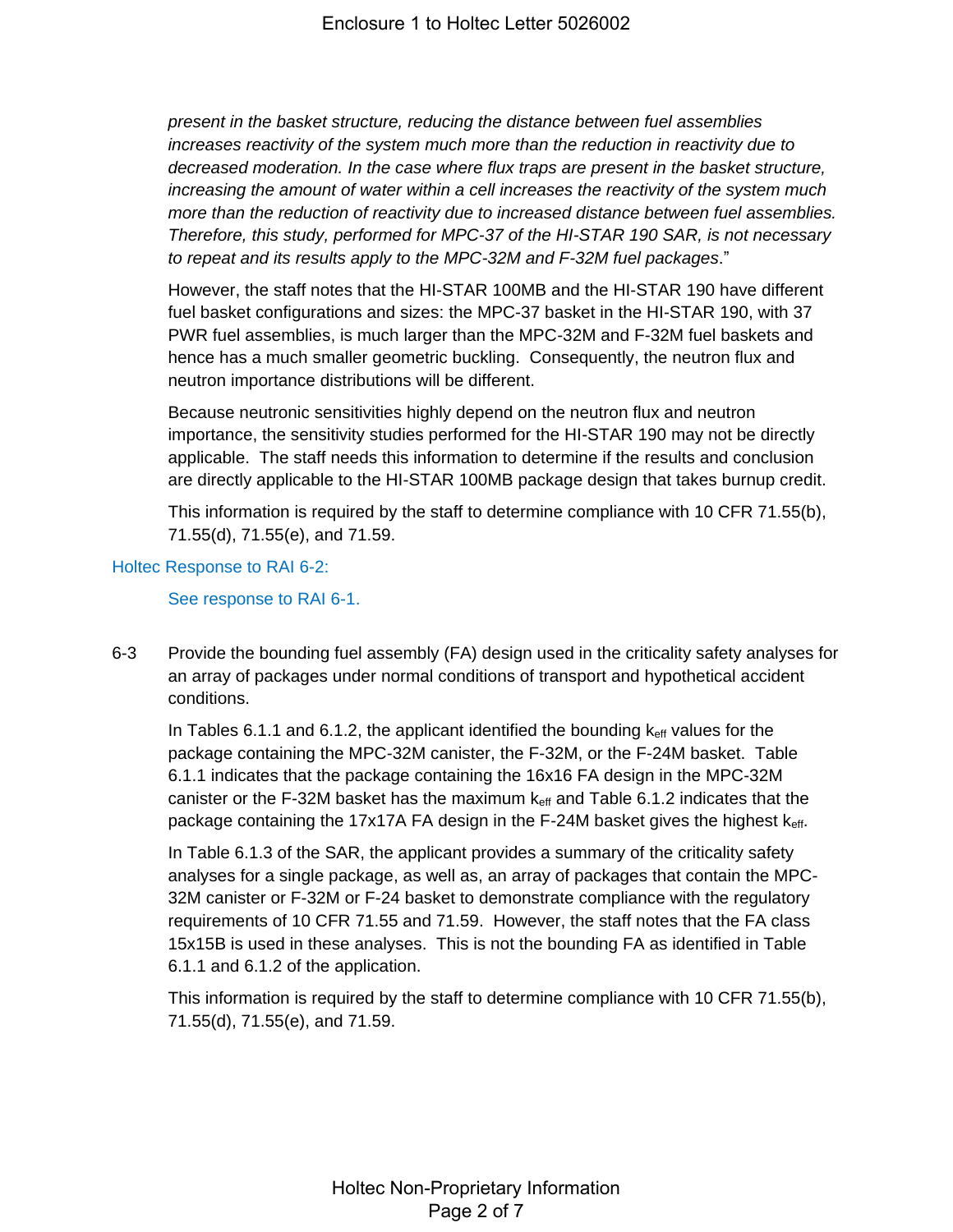Holtec Response to RAI 6-3:

Minor Adjustments were made to the loading curves for the MPC-32M and F-32M. With that, the assembly class 15x15B is bounding, which justifies its use as the design basis assembly for those baskets. For the F-24M, the assembly class 17x17A remains bounding, and results in various tables are now presented for that class.

6-4 Justify that the various sensitivity studies performed for the HI-STAR 190 are applicable to the criticality safety of the HI-STAR 100MB package containing the MPC-32M canister, F-32M basket, or the F-24M basket.

The applicant provides studies on various factors, such as moderator density, partial flooding, preferential flooding, and eccentric positioning of the FAs for the HI-STAR 190 and claims that these studies are applicable to the HI-STAR 100MB package. From the data presented in the tables of the HI-STAR 190 application (Table 6.3.7, 6.3.12(a), 6.3.12(b), etc.), it appears that these studies are based on a single burnup, enrichment, and cooling time combination.

However, the equations provided in Table 7.7.3(a) (i.e., the loading curve) of the HI-STAR 100MB application indicate that the required minimum burnup is a function of the enrichment and the enrichment can vary from 2.25% to 5.0% with a cooling time of 3 years. The applicant provides no specific justification for the applicability of these studies to the HI-STAR 100MB package. Without a clear justification, the staff cannot determine the applicability of the various sensitivity studies performed for the HI-STAR 190 to the criticality safety analyses of the HI-STAR 100MB package containing the MPC-32M canister, F-32M basket, or the F-24M basket. The staff is particularly concerned with the applicability of these studies to the F-24M basket because the package containing the F-24M basket does not take burnup credit.

This information is required by the staff to determine compliance with 10 CFR 71.55(b), 71.55(d), 71.55(e), and 71.59.

# Holtec Response to RAI 6-4:

See response to RAI 6-1.

6-5 Demonstrate that the loading curve developed for the HI-STAR 190 package containing the MPC-37 canister is appropriate for the HI-STAR 100MB package containing the MPC-32M canister or F-32M basket.

On page 6.B-1 of the application, the applicant states: "*The same loading curve developed for MPC-37 of HI-STAR 190 is used for the MPC-32M and F-32M fuel packages. As discussed in Subsection 6.0.1, the results of benchmark evaluations for MPC-37 of HI-STAR 190 are applied to HI-STAR 100MB, i.e. the total bias and bias uncertainty determined for fresh (MPC-89) and spent fuel (MPC-37) in Table 6.B.14*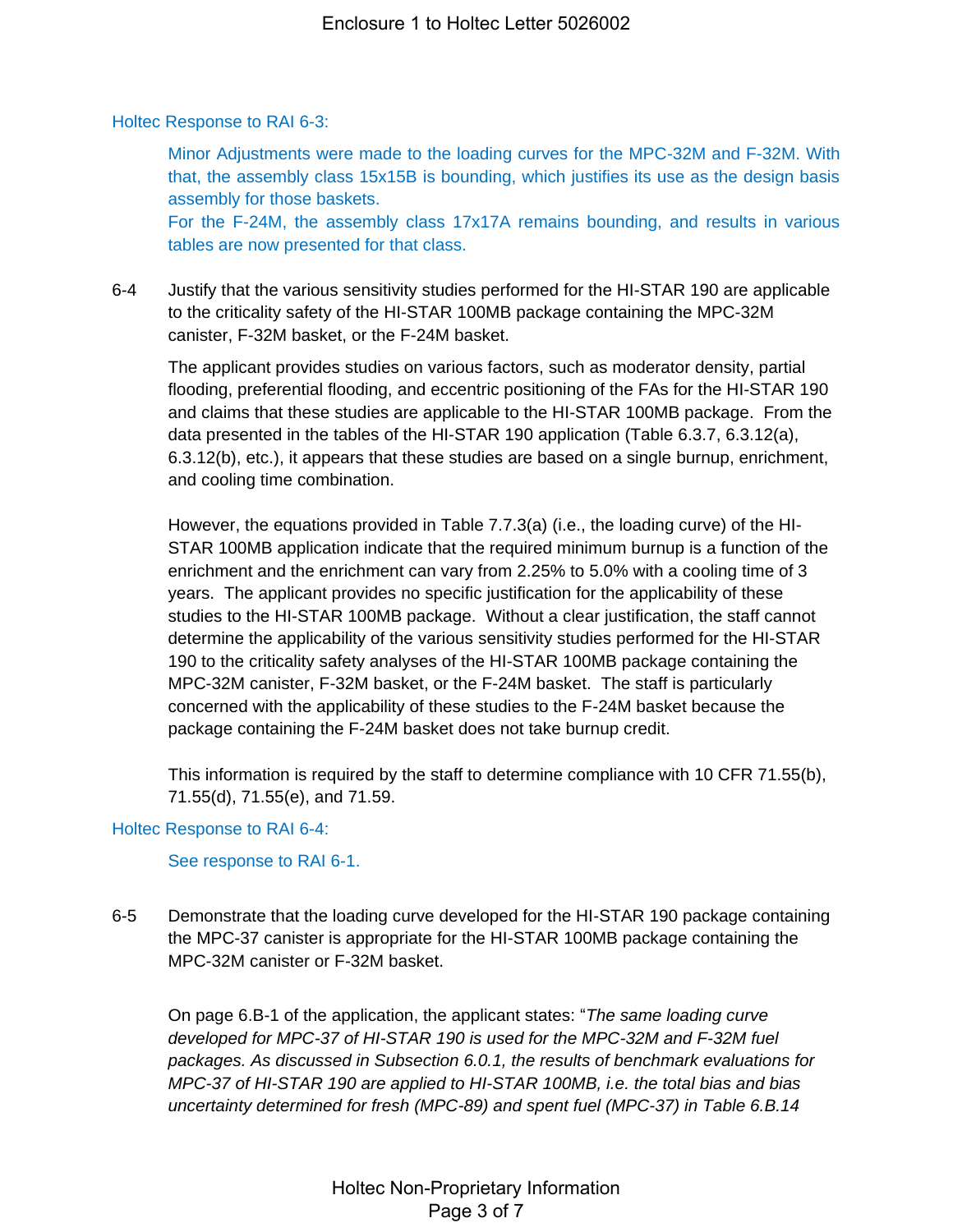*have been used for F-24M and MPC-32M/F-32M, respectively. This is acceptable due to the similarities between the HI-STAR 100MB and HI-STAR 190 characteristics, such as considered materials, fuel assembly and fuel basket geometry, etc. (see Subsection 6.0.1) and evaluation methodologies, including the same codes for depletion and criticality calculations*."

The staff notes that the design and contents of the two packages are significantly different. The HI-STAR 190 package contains 37 PWR fuel assemblies whereas the HI-STAR 100MB contains only 32 PWR fuel assemblies. As such, the fuel basket sizes are significantly different, resulting in significantly different geometric buckling (the geometric buckling of the MPC-37 is 0.000715574, the geometric buckling of MPC-32 is 0.000832485 assuming a typical 144 inches active fuel length) that impact the system's reactivity. Consequently, the same fuel assembly will have a different reactivity worth and the loading curves may be significantly different between these two packages.

This information is required by the staff to determine compliance with 10 CFR 71.55(b), 71.55(d), 71.55(e), and 71.59.

# Holtec Response to RAI 6-5:

## See response to RAI 6-1.

6-6 Demonstrate that the total bias and bias uncertainty determined for fresh (MPC-89) and spent fuel (MPC-37) in Table 6.B.14 can be used for F-24M and MPC-32M/F-32M.

On page 6.B-1 of the application, the applicant concludes that the results of benchmark evaluations for MPC-37 of HI-STAR 190 are applied to the HI-STAR 100MB, i.e. the total bias and bias uncertainty determined for fresh (MPC-89) and spent fuel (MPC-37) in Table 6.B.14 have been used for F-24M and MPC-32M/F-32M, respectively. The applicant further determines that the bias and bias uncertainty are acceptable due to the similarities between the HI-STAR 100MB and HI-STAR 190 characteristics.

The staff notes that the design and contents of the two packages are significantly different in three aspects: (1) the capacity of the HI-STAR 190 is 37 PWR assemblies and the capacity of the HI-STAR 100MB with MPC-32M or F-32M basket is 32 PWR assemblies; (2) both the MPC-89 and F-24M assume fresh fuel but the MPC-89 is a BWR basket whereas the F-24M is a PWR basket; and (3) the F-24M includes flux traps while the MPC-89 does not.

With these significant differences in these two package designs, it is not clear why the total bias and bias uncertainty determined for the MPC-89 basket (fresh fuel) can be used for the F-24M and the total bias and bias uncertainty determined for the MPC-37 (spent fuel) can be used for the MPC-32M or F-32M basket.

This information is required by the staff to determine compliance with 10 CFR 71.55(b), 71.55(d), 71.55(e), and 71.59.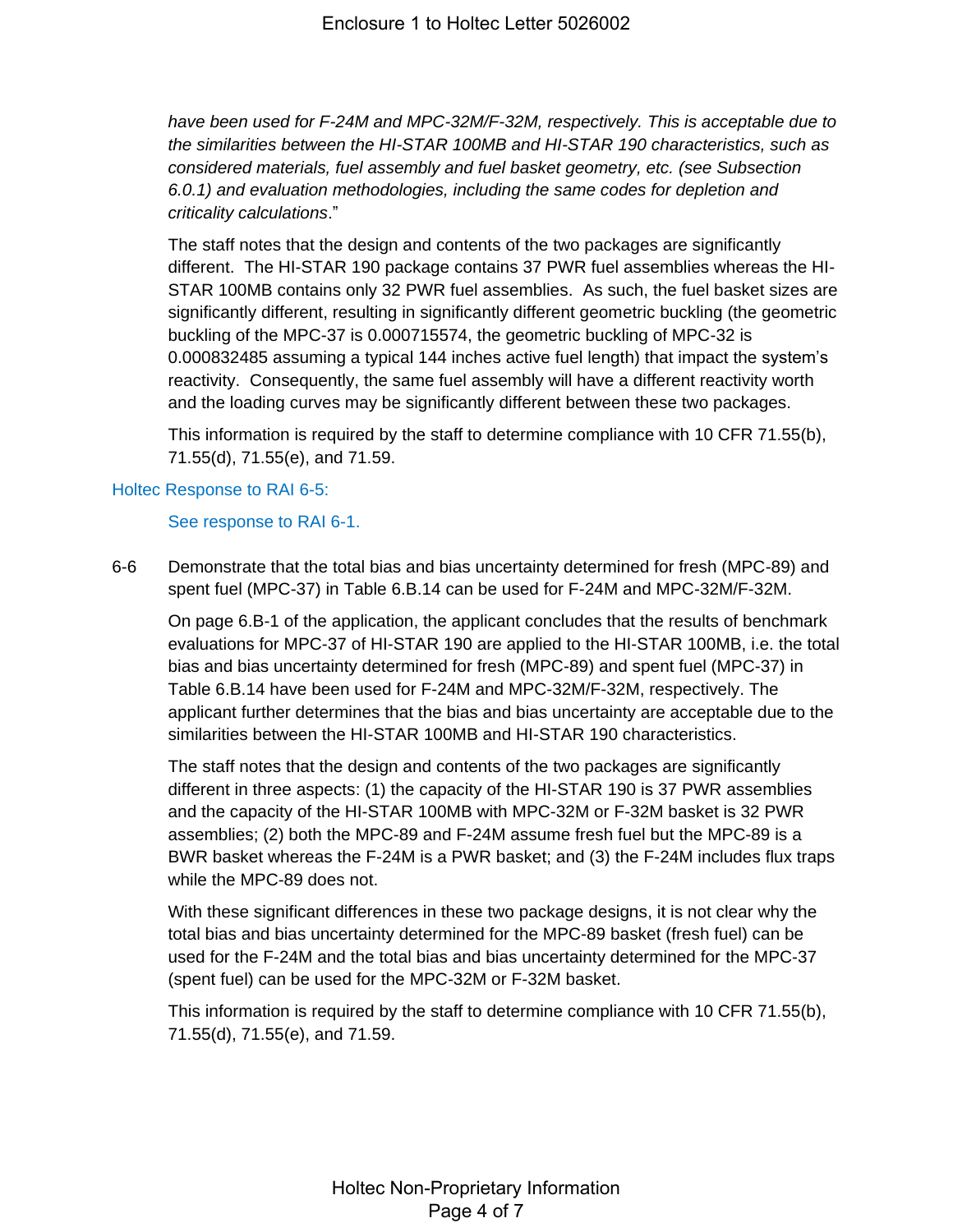## Holtec Response to RAI 6-6:

See response to RAI 6-1. Table 6.B.13 is now specifically for the HI-STAR 100MB, without any reliance on the HI-STAR 190. For the applicability of the selected benchmarking experiments to the F-24M, an additional discussion is provided in Appendix 6.A.

6-7 Demonstrate that the Interim Staff Guidance 8 (ISG-8) revision 3 (ISG-8, Rev.3), applicability conditions for treating the bias and bias uncertainty of the minor actinides and fission products (MAFP) is applicable to the HI-STAR 100MB package design.

On page 6.0-2 of the application, the applicant concludes that the results of benchmark evaluations for the MPC-37 of HI-STAR 190 are applied to all HI-STAR 100MB fuel packages. The results of the burnup credit analysis and verification of assembly burnup evaluated for MPC-37 of HI-STAR 190 are directly applied to the MPC-32M and F-32M fuel packages*.* The staff notes that the burnup credit analyses for the HI-STAR 190 used the recommendation of ISG-8, Rev. 3. The ISG sets the conditions for using the recommendation as:

- "uses the SCALE code system with the ENDF/B-V, ENDF/B-VI, or ENDF/B-VII cross section libraries,
- can justify that its design is similar to the hypothetical GBC-32 system design used as the basis for the NUREG/CR-7109 criticality validation, and
- demonstrates that the credited minor actinide and fission product worth is no greater than 0.1 in keff."

In addition, the applicant performed some analyses to compare the similarities between the GBC-32 cask and the HI-STAR 100MB cask containing the MPC-32M canister and the F-32M basket. The applicant concludes that overall the evaluations show that the HI-STAR 100MB is sufficiently similar to the GBC-32 cask to justify the applicability of the method (Appendix 6.C, "6.C.1 Comparison of GBC-32 and MPC-32M, F-32M Fuel Baskets").

The staff reviewed the applicant's comparison of the cask design and the neutronic characteristics between the GBC-32 and the HI-STAR 100 MB and notes:

- 1. the applicant used CASMO code in its spent fuel material composition analyses and the CASMO code is not capable of tracking the ingrowth of Gd-155 as a fission product. Therefore, the use of the CASMO code does not meet the condition of using the recommendation of ISG-8, Revision 3.
- 2. the basket designs of the HI-STAR 100 MB and the GBC-32, including the basket and fuel cell geometric dimensions, poison plates, are significantly different.
- 3. The fuel types to be loaded are different. GBC-32 contains only 17x17 fuel assembly whereas the MPC-32M/F-32M is designed to load both 17x17, 14x14, 15x15 and 16x16 fuel assemblies and many subtypes of these assemblies.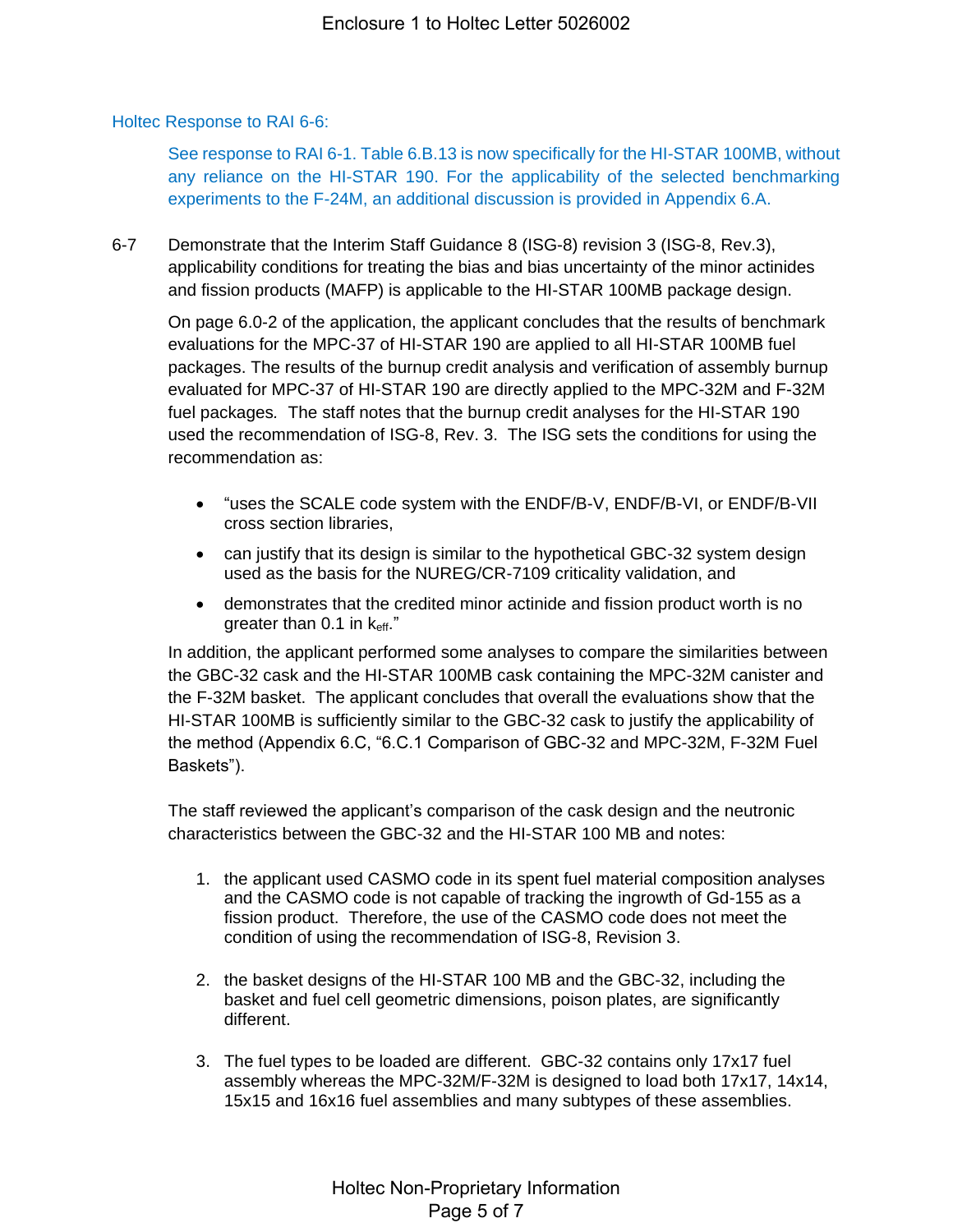- 4. The active fuel region length of the fuel assemblies in the MCP-32M/F-32M is 6 inches longer than that of the GBC-32 fuel assembly (150 vs 144 inches). Consequently, MPC-32M/F-32M contains more fuel.
- 5. The 16x16 fuel class contains  $E_7O_3$  burnable poison in the fuel pellet. The applicant did not perform any study on the bias and bias uncertainty of the criticality safety analysis code associated with the fuel poisoned with  $Er<sub>2</sub>O<sub>3</sub>$ .

Based on the above comparisons, it appears that the fuels and basket designs of the MPC-32M canister or F-32M basket are significantly different from that of the GBC-32 cask. The staff needs specific justification for the applicability of the recommendation from ISG-8, Rev. 3 on the bias and bias uncertainty for the criticality code benchmarking for MAFPs is appropriate.

This information is required by the staff to determine compliance with 10 CFR 71.55(b), 71.55(d), 71.55(e), and 71.59.

#### Holtec Response to RAI 6-7:

The overall approach addressing the MAFP bias is consistent with previous applications, namely for the HI-STAR 100 in Amendment 10 [1] and for the HI-STAR 190 [2]. Specifically, Appendix 6.C contains the comparison between the HI-STAR 100MB and the GBC-32, including consideration for two different assembly types in the HI-STAR 100 MB, and shows all those are neutronically equivalent.

Further Note that the MAFP bias has only a rather small effect on the overall evaluation. This bias is only of the order of 0.0015 delta-k, which is a small fraction of the overall bias and bias uncertainties (which is about 0.0246), and an even smaller fraction of the expected margin (more than 0.04 based on the best estimate calculation in Section 6.B.6).

6-8 Demonstrate that the results of the misload analyses performed for the HI-STAR 190 are applicable to the HI-STAR 100MB package.

On page 6.E-1 of Appendix E of the application, the applicant asserts that the results of the misload analysis for the HI-STAR 190 is used for the HI-STAR 100MB. The applicant concludes that the same loading curve developed for the MPC-37 of the HI-STAR 190 is used for the MPC-32M and F-32M fuel packages and the results of the misloading condition in MPC-37 will have a similar result for a misloading condition in the MPC-32M or F-32M because of the baskets nearly identical geometry and materials.

The staff, however, notes that the two packages have significant differences in fuel basket geometry and total fuel load. The HI-STAR 190 fuel basket is loaded with 37 PWR fuel assemblies while the HI-STAR 100MB can hold only 32 PWR fuel assemblies. Thus, a misload of the fuel assembly in these two packages will have different reactivity insertions because the neutron leakage and neutron importance distribution in these two packages are different.